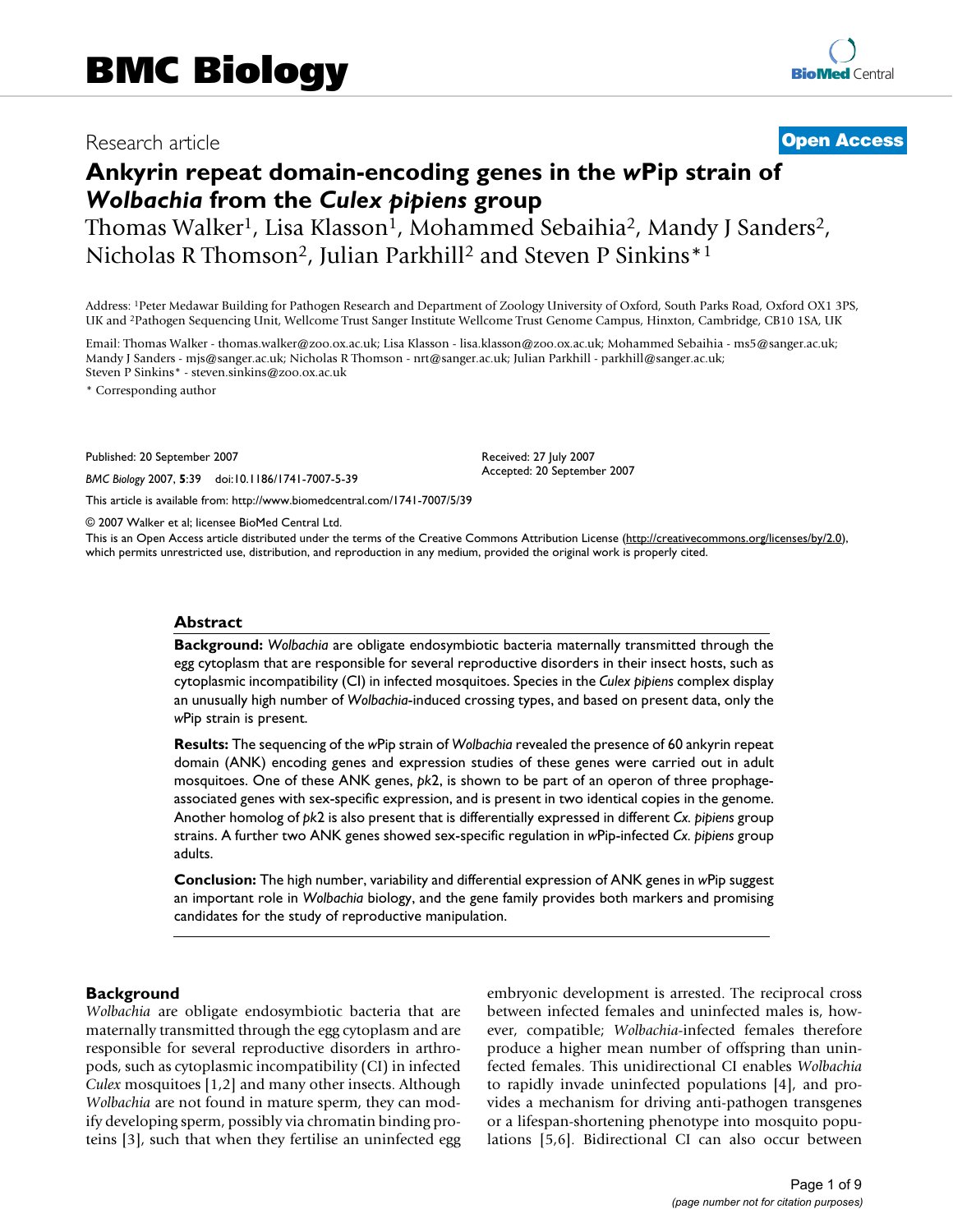insect populations, usually when they are infected with different strains of *Wolbachia*.

The genome sequence of the *w*Mel strain [7], a CI-inducing *Wolbachia* strain found in *Drosophila melanogaster*, revealed an unusually high number of ankyrin repeat domain (ANK) encoding genes. Ankyrin repeats, consisting of around 33 residues, have been identified in a large number of proteins [8]. Ankyrin repeats are known to mediate protein-protein interactions in eukaryotes and are present in proteins involved in very different functions including cell cycle regulation, mitochondrial enzymes, cytoskeleton interactions, signal transduction and toxins [9]. Although ankyrin repeats are common in both eukaryotic and viral proteins they are relatively rare in bacteria and their function remains largely unknown. A protein containing ankyrin repeats in the bacterium *Ehrlichia phagocytophila* was detected in the host cytoplasm and found to be associated with chromatin suggesting a possible role in host cell gene expression [10]. ANK proteins have also been shown to mediate protein-protein interactions in cyclin-dependent kinase (CDK) inhibitors. In *Nasonia* wasps, the control of host cell cycle timing at karyogamy appears to be disrupted in CI and inhibition of CDK1 has been proposed as a possible mechanism [11,12]. Taken together this has led to the suggestion that ANK genes could play a role in *Wolbachia*-induced CI [7].

Species in the *Cx. pipiens* complex display an extremely high number of *Wolbachia*-induced crossing types between populations, with a high frequency of uni- or bidirectional incompatibilities [13-15]. Despite the complexity of crossing types, no polymorphism in the *w*Pip strain of *Wolbachia*, responsible for CI in *Cx. pipiens* mosquitoes, has been found in the nucleotide sequences of *ftsZ* [15] and 16S rRNA [16] or in the highly variable *wsp* (surface protein)gene [17]. Sequencing of the *w*Pip genome was undertaken partly in order to attempt to resolve this discrepancy. Interestingly, sequence analysis of some ANK genes found in *w*Pip revealed variation in both nucleotide sequence and predicted amino acid sequence for two prophage associated ANK genes, *pk*1 and *pk*2, between *w*Pip-infected *Cx. pipiens* colonies [17]. The *w*Au strain of *Wolbachia*, found in *Drosophila simulans*, is closely related to the *w*Mel strain but does not normally induce CI [18]. The homolog of *pk*2 in *w*Au contains a premature stop codon not present in the *w*Mel homolog, which suggests it could be a candidate gene for involvement in CI in *Drosophila* [19].

Variable expression between sexes and strains of *Cx. pipiens* was detected for the *pk*2 gene, a characteristic that might be expected for genes involved in the specific modification and rescue functions between incompatible strains. Any differential expression of ANK genes between

male and female *w*Pip infected adult *Cx. pipiens* mosquitoes would suggest an important function of these genes in the interaction between *Wolbachia* and its insect host. How *Wolbachia* differentially modify sperm in males as well as rescue in females is as yet unknown, but could potentially involve variability in the expression and activity of *Wolbachia* genes in male and female insect hosts. Variable gene expression in *Wolbachia* is not thought to occur at a high rate, as only a small number of regulatory genes have been identified in the *Wolbachia* genomes sequenced to date [20]. In this study, we analysed the expression profile of all ANK genes in *w*Pip in *Cx. pipiens* adult mosquitoes.

# **Results**

# *Number and distribution of* **w***Pip ANK genes*

Analysis of the *w*Pip genome revealed 60 ANK genes, which are numbered sequentially in Table 1. Several ANK proteins have predicted signal peptides and transmembrane domains. Thirteen of the *w*Pip ANK genes are contained in several chromosomally integrated prophage regions, similar in sequence to the *w*Mel WO-B prophage region [7]. The ANK genes *pk*1 and *pk*2, homologues of the *w*Mel genes WD0596 and WD0636 respectively and previously shown to vary between incompatible *Culex* strains [17], are here shown to be present in multiple identical copies in different prophage regions: *w*Pip\_ANK8, *w*Pip\_ANK14 and *w*Pip\_ANK56 in the case of *pk*1 and *w*Pip\_ANK12 and *w*Pip\_ANK25 in the case of *pk*2. Two sequence variants of *pk*2 in *w*Pip from different *Cx. pipiens* group colonies have been previously described and were named a and b. The *w*Pip\_ANK16 gene is also homologous to the *pk*2 genes/WD0636 in the *w*Mel strain and is present in *w*Pip in all the infected *Cx. pipiens* group colonies listed. A third pair of identical prophage-associated genes are also present, *w*Pip\_ANK13 and *w*Pip\_ANK26, which are homologues of WD0637. Thus in total there are 56 unique ANK genes present in the *w*Pip genome.

Only 15 of the 23 *w*Mel ANK genes have clear homologues in the *w*Pip genome, which might reflect the high degree of heterogeneity in this group of genes. Thus, when likely paralogous groups (three non-identical homologues of WD0566 and two each of WD0636 and WD0637) and identical copies are taken into account, 37 of the 60 identified *w*Pip ANK genes in the *w*Pip genome do not have any clear homologues in the *w*Mel genome. By way of comparison, the *w*Bm strain of *Wolbachia*, thought to be a nutritional mutualist in the filarial nematode *Brugia malayi*, encodes only five ANK proteins [21], three of which are homologous to the *w*Pip ANK encoding genes.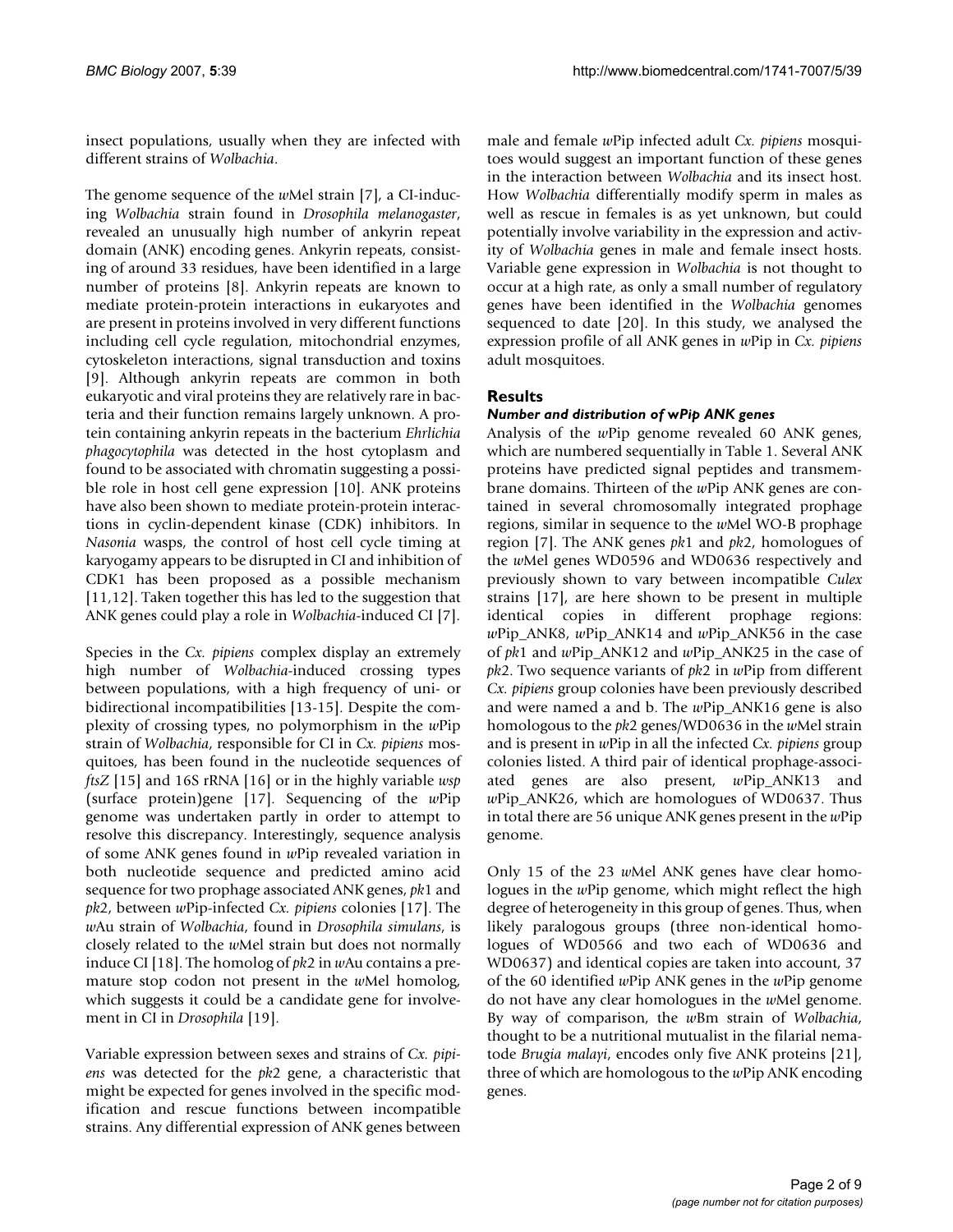| <b>ANK</b> gene           | ANK<br>repeats       | Gene length (bp) | wMel homolog, wBm<br>homolog     | <b>Additional gene information</b>                        |
|---------------------------|----------------------|------------------|----------------------------------|-----------------------------------------------------------|
| wPip_ANK1                 | 8                    | 3324             | <b>WD0147</b>                    |                                                           |
| wPip_ANK2                 | J.                   | 675              |                                  | 2 transmembrane domains                                   |
| wPip_ANK3                 | 2                    | 1506             | <b>WD0754</b>                    |                                                           |
| wPip_ANK4                 | 2                    | 1020             |                                  | 2 transmembrane domains                                   |
| wPip_ANK5                 | 4                    | 1215             |                                  | 2 transmembrane domains, DnaJ domain                      |
| wPip_ANK6                 | 3                    | 750              |                                  | 2 transmembrane domains                                   |
| wPip_ANK7                 | 3                    | 642              |                                  |                                                           |
| wPip_ANK8#                | 8                    | 1473             | WD0596                           | Prophage associated, 2 transmembrane domains              |
| wPip_ANK9                 | $\overline{10}$      | 8249             |                                  |                                                           |
| wPip_ANK10                | 4<br>2               | 5913<br>1947     |                                  |                                                           |
| wPip_ANK11<br>wPip_ANK12* | 3                    | 450              | WD0292<br>WD0636                 | Prophage associated<br>Prophage associated                |
| wPip_ANK13 <sup>+</sup>   | 3                    | 711              | WD0637                           | Prophage associated                                       |
| wPip_ANK14#               | 8                    | 1473             | WD0596                           | Prophage associated, 2 transmembrane domains              |
| wPip_ANK15                | 3                    | 813              | WD0637                           | Prophage associated                                       |
| wPip_ANK16                | 3                    | 486              | WD0636                           | Prophage associated                                       |
| wPip_ANK17                | 7                    | 3102             |                                  | I transmembrane domain                                    |
| wPip_ANK18                | 2                    | 1026             |                                  | Dnal domain                                               |
| wPip_ANK19                | 2                    | 498              | <b>WD0566</b>                    | I transmembrane domain                                    |
| wPip_ANK20                | $\mathbf{H}$         | 2358             |                                  |                                                           |
| wPip_ANK21                | 4                    | 1377             |                                  | 2 transmembrane domains                                   |
| wPip_ANK22                | 7                    | 2328             |                                  |                                                           |
| wPip_ANK23                | 2                    | 7863             |                                  |                                                           |
| wPip_ANK24                | 12                   | 2721             |                                  |                                                           |
| wPip_ANK25*               | 3                    | 450              | WD0636                           | Prophage associated                                       |
| wPip_ANK26+               | 3                    | 711              | WD0637                           | Prophage associated                                       |
| wPip_ANK27                | 2                    | 534              | <b>WD0566</b>                    | Prophage ssociated, I transmembrane domain, signal petide |
| wPip_ANK28                | 5                    | 7989             |                                  |                                                           |
| wPip_ANK29                | 7                    | 912              | WD0766, Wbm0296                  |                                                           |
| wPip_ANK30                | 2                    | 726              |                                  | 2 transmembrane domains                                   |
| wPip_ANK31                | 8                    | 1074             |                                  |                                                           |
| wPip_ANK32                | 4                    | 546              |                                  |                                                           |
| wPip_ANK33                | 4                    | 864              |                                  | 2 transmembrane domains                                   |
| wPip_ANK34                | $\mathbf{I}$         | 981              | WD0441, Wbm0582                  | Signal peptide                                            |
| wPip_ANK35                | 4<br>$\overline{10}$ | 2049<br>1341     | WD0438, Wbm0447<br>WD0498/WD0499 | 2 transmembrane domains<br>I transmembrane domain         |
| wPip_ANK36                | 3                    | 1779             |                                  | 2 transmembrane domains                                   |
| wPip_ANK37<br>wPip_ANK38  | 2                    | 1146             |                                  |                                                           |
| wPip_ANK39                | 3                    | 1119             |                                  |                                                           |
| wPip_ANK40                | 3                    | 1170             |                                  |                                                           |
| wPip_ANK41                | 5                    | 1182             |                                  |                                                           |
| wPip_ANK42                | 18                   | 34 I I           |                                  |                                                           |
| wPip_ANK43                | ı                    | 789              | WD0191                           | 2 transmembrane domains                                   |
| wPip_ANK44                | 3                    | 1389             |                                  | I transmembrane domain                                    |
| wPip_ANK45                | 3                    | 1665             |                                  | 2 transmembrane domains                                   |
| wPip_ANK46                | 5                    | 861              |                                  |                                                           |
| wPip_ANK47                | П                    | 2448             |                                  | Signal peptide                                            |
| wPip_ANK48                | 3                    | 753              |                                  | 2 transmembrane domains                                   |
| wPip_ANK49                | 3                    | 891              |                                  | 2 transmembrane domains                                   |
| wPip_ANK50                | 6                    | 864              | WD0035                           |                                                           |
| wPip_ANK51                | $\mathbf{I}$         | 978              |                                  |                                                           |
| wPip_ANK52                | 12                   | 1977             | WD0385                           |                                                           |
| wPip_ANK53                | 2                    | 1302             |                                  | I transmembrane domain                                    |
| wPip_ANK54                | 6                    | 1158             |                                  | 2 transmembrane domains                                   |
| wPip_ANK55                | 3                    | 1983             | WD0633                           | Prophage associated                                       |
| wPip_ANK56#               | 8                    | 1473             | <b>WD0596</b>                    | Prophage associated, 2 transmembrane domains              |
| wPip_ANK57                | 2                    | 519              | <b>WD0566</b>                    | Prophage associated, I transmembrane domain               |
| wPip_ANK58                | 3                    | 3687             |                                  | 2 transmembrane domains, DnaJ domain                      |
| wPip_ANK59                | 7<br>8               | 1152<br>1695     |                                  |                                                           |
| wPip_ANK60                |                      |                  |                                  |                                                           |

#### **Table 1: Ankyrin repeat domain encoding genes in the** *w***Pip genome**

The number of ANK domains as identified by Pfam, gene length (bp), the wMel and wBm homologous gene where there this can be clearly determined. Symbols<br># (pk1), \*(pk2) and \* denote groups of prophage-associated genes with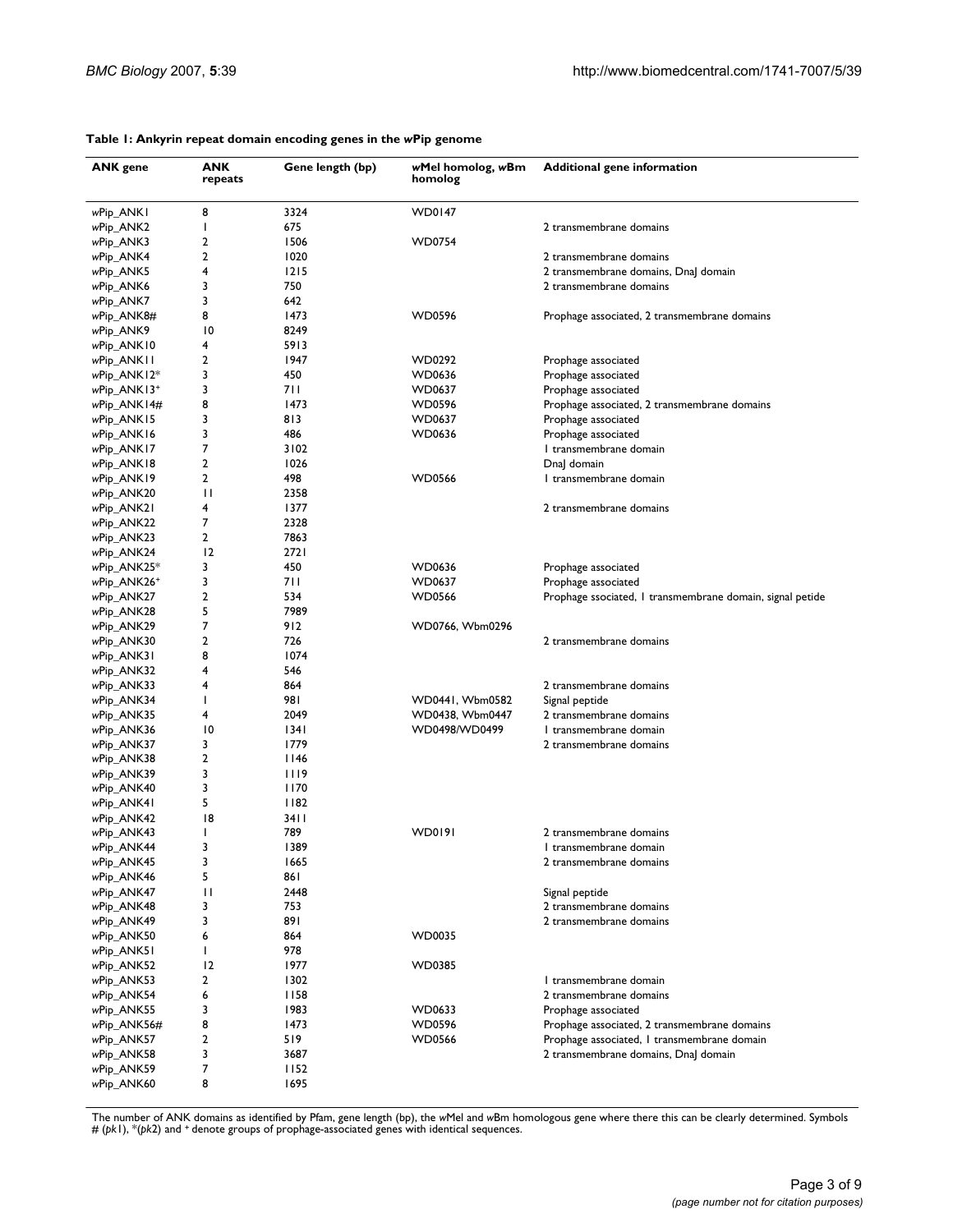## *ANK gene expression*

Transcripts were detected for all of the ANK encoding genes. For the majority, expression in adult males and females of the Pel colony was not obviously different based on agarose gel electrophoresis of RT-PCR products. The *w*Pip\_ANK57 gene showed very low expression in Pel female extracts and no detectable expression in Pel male RNA extracts. *w*Pip\_ANK2 and *w*Pip\_ANK49 showed low levels of expression in both Pel male and female RNA extracts. RT-PCR analysis also suggested that *w*Pip\_ANK38 is highly expressed in both sexes.

#### **w***Pip\_ANK12 and* **w***Pip\_ANK25*

The identical prophage associated ANK encoding genes *w*Pip\_ANK12 and *w*Pip\_ANK25, previously together named *pk*2 [17], showed the greatest difference in expression between sexes, with no detectable RT-PCR products in the males of the Pel and Mol colonies. Expression of these genes was also not detected in males for an additional *Cx. pipiens* colony from Sri Lanka (Sumo Cyppe). Quantification of expression by quantitative reverse transcription (qRT-PCR) was carried out and the mean male expression of the *pk*2 gene in the Pel colony in comparison to female expression was 1.6% (Figure 1). However, expression of *pk*2 was observed at similar levels in males and females of the Col colony. Primers were designed to discriminate between *pk*2 sequence variants *pk*2a present in the Pel, Sumo and Mol colonies and *pk*2b present in the Col colony and confirmed no detectable expression of *pk*2a from male RNA extracts of the Pel, Sumo Cyppe and Mol colonies using RT-PCR (Figure 2). The *pk*2b gene variant was expressed at similar levels in Col colony adult females and males. Further RT-PCR analysis showed *pk*2 gene expression in both preblastoderm embryos and pooled 4th instar larvae (sex undetermined) of the Pel colony. *pk*2 expression in pooled testes from 20 Pel males was just detectable but the RT-PCR product was very weak compared to those for *wsp* and *pk*1 (not shown).

Differential expression between sexes was also observed for two genes directly downstream of *pk*2 (Figure 3). *pk*2- 1 encodes a hypothetical protein present in identical copies in the two *pk*2 associated prophage regions. *pk*2-2 encodes a site-specific recombinase present in almost identical copies in the two prophage regions. Primers used for expression studies could not discriminate between the *pk*2-2 copies. For the gene upstream of *pk*2, also an ANK encoding gene present in two identical copies (*w*Pip\_ANK13 and *w*Pip\_ANK26), RT-PCR followed by agarose gel electrophoresis revealed similar expression levels in both female and male RNA extracts of the Pel colony. Primers designed to span the intergenic regions of *pk*2/*pk*2-1/*pk*2-2 produced RT-PCR products from females but no detectable products from males of the Pel colony. Primers spanning the intergenic region between *pk*2 and



## **Figure 1**

**ANK gene expression in adult** *w***Pip-infected Pel males (***Cx. pipiens***)**. The mean ± SE for expression in individual adult males (6) in comparison to expression in females is shown after normalization using the *wsp* gene.

*pk*2+1 (primers 5 and 6) produced no amplification of a transcript from either female or male RNA extracts of the Pel colony. However, using the same primers, a product of correct size (733 bp) was amplified in both male and female DNA extracts of the Pel colony.

## **w***Pip\_ANK16*

The *pk*2/WD0636 homolog *w*Pip\_ANK16 was present in all the *Culex* strains tested based on PCR amplification. In the Pel, Mol and Sumo Cyppe colonies, *w*Pip\_ANK16 was expressed equally in males and females; however for the Col colony no expression could be detected in males, and only a weak RT-PCR product could be detected in females (Figure 2).

## **w***Pip\_ANK1*

Standard RT-PCR analysis followed by agarose gel electrophoresis revealed much lower expression levels of *w*Pip\_ANK1 from pooled male RNA extracts of all *w*Pipinfected *Culex* colonies in comparison to female RNA extracts. Quantification of expression by qRT-PCR was undertaken and the mean male normalized expression of the *w*Pip\_ANK1 gene in Pel males relative to Pel female expression was 4.7% (Figure 1). Expression levels were similar in Pel females and males for both genes flanking *w*Pip\_ANK1, based on standard RT-PCR followed by agarose gel electrophoresis.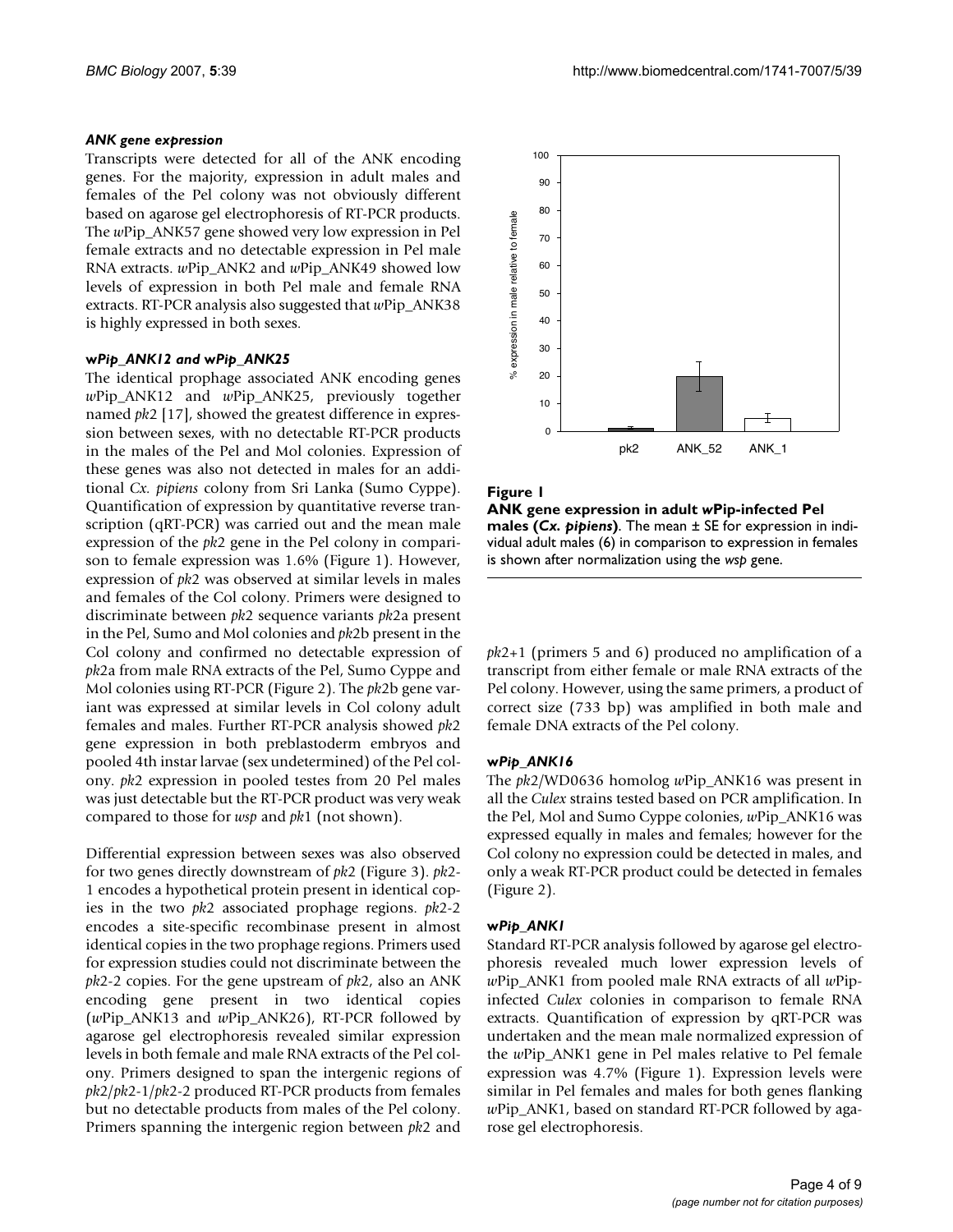

#### **Figure 2**

*pk***2 gene variants/homologs in** *w***Pip-infected** *Cx. pipiens* **group colonies**. The primer sequences (5'-3') and expression levels are shown resulting from RT-PCR analysis of female (F) and male (M) RNA extracts of adult *w*Pip-infected adults.

#### **w***Pip\_ANK52*

Expression analysis using RT-PCR followed by gel electrophoresis revealed lower expression levels of *w*Pip\_ANK52 from pooled male RNA extracts of all *w*Pip-infected *Cx. pipiens* colonies in comparison to female RNA extracts. Quantification of expression by qRT-PCR was undertaken and the mean male normalized expression of the *w*Pip\_ANK52 gene in Pel males relative to Pel female expression was 19% (Figure 1). Reduced expression levels were also observed in Pel male RNA extracts for three additional genes flanking *w*Pip\_ANK52 based on standard RT-PCR followed by agarose gel electrophoresis. However, although standard PCR using primers to span the intergenic regions of these genes resulted in an amplified product of approximately 1.5 Kb, no products were amplified using RT-PCR from either Pel female or male RNA extracts.

## **Discussion**

The presence of 60 ANK genes is significantly more than the 23 identified in the *w*Mel genome [7]; in fact, the number and density of ANK genes is the highest reported for any prokaryotic genome. The expansion of ANK genes in the *w*Pip strain, the degree of sequence variability and sex-specific expression in adult *Cx. pipiens* mosquitoes suggests an important biological role in parasitic strains of *Wolbachia*. The RT-PCR analysis provides strong evidence for a single transcriptional unit (operon) produced from three prophage associated genes including *pk*2. However, there was no evidence that *w*Pip\_ANK1 and *w*Pip\_ANK52 are part of sex-specifically regulated operons.

The quantitative RT-PCR analysis in this study represents only an estimation of differences in relative ANK gene expression. The accurate quantification of RNA expression in bacteria has been limited due to the absence of reliable standardization. In eukaryotic cells, stably expressed housekeeping genes can be used as standards to perform relative quantification of gene expression. For an endosymbiotic bacterium such as *Wolbachia*, comparing the expression of ankyrin genes to the surface protein encoding gene (*wsp*) was used to normalize for variation in *Wolbachia* density but any differences in levels of *wsp* expression between sexes and stages could be a confounding factor. The *wsp* gene was previously shown to be expressed in all *Cx. pipiens* life stages including male and female adults [22].

As some of the ANK proteins have predicted signal peptides and transmembrane domains, it is possible that they are secreted into the mosquito cytoplasm or presented on the surface of the bacterium, which could suggest that they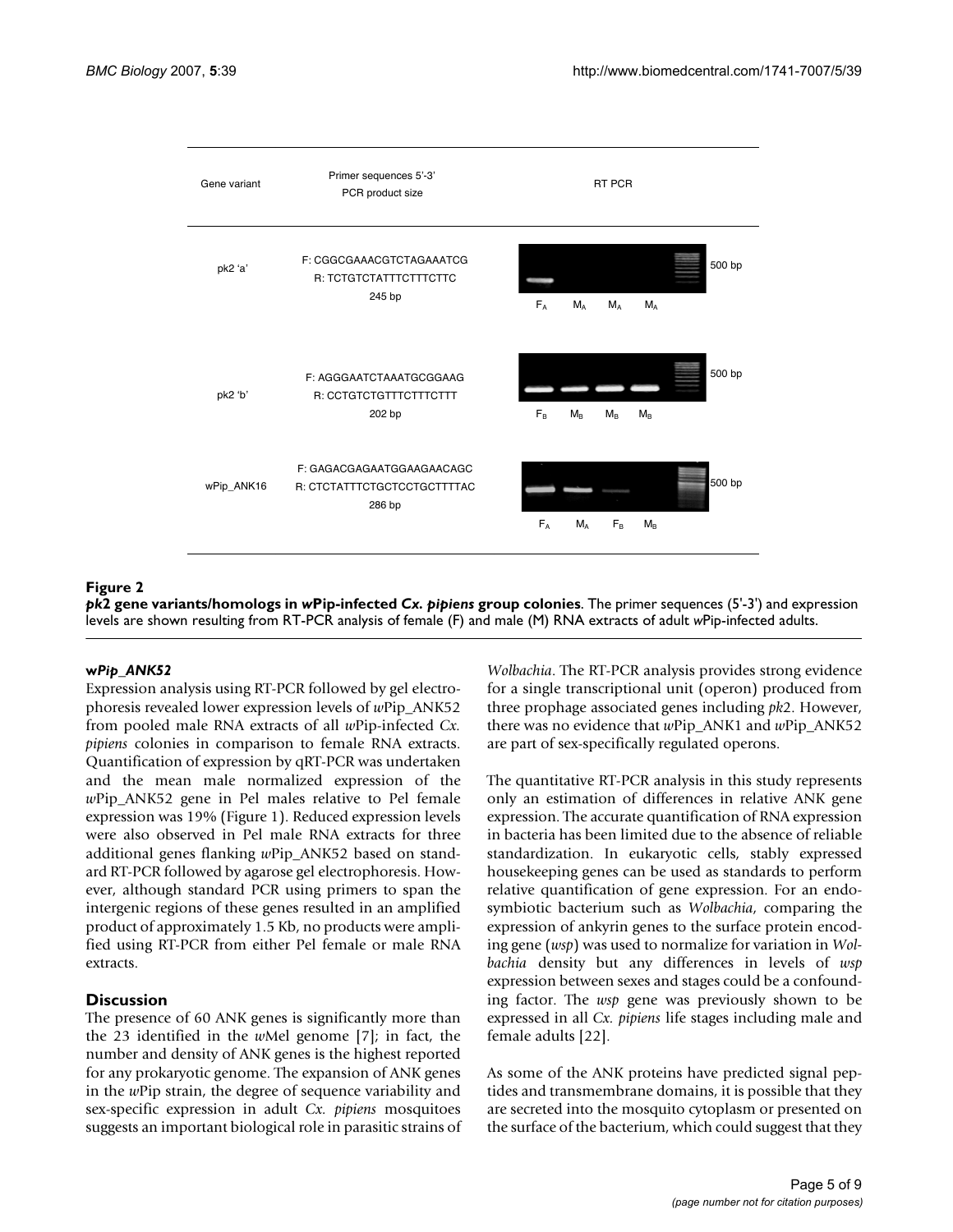

#### Sex-specific expression in adul **Figure 3** t Pel colony mosquitoes for a prophage operon containing the *pk*2 gene

**Sex-specific expression in adult Pel colony mosquitoes for a prophage operon containing the** *pk***2 gene**. The RT-PCR expression profile for male (M) and female (F) RNA extracts is shown for each gene in addition to RT-PCR products generated by using primers (P1–P6) designed to amplify fragments spanning the intergenic regions.

are involved in *Wolbachia*'s interaction with the host. A proteomics analysis including experiments such as immunolocalisation studies could be used to characterize the function of ANK proteins in *Wolbachia*. Current limitations to such studies include the difficulty of obtaining epitope specificity and the absence of a transformation system for *Wolbachia*. As co-regulated genes are highly likely to show functional interactions, studies to examine the role of the co-expressed prophage-associated genes adjacent to *pk*2 are also needed.

Associations between ANK gene sequence variants and particular crossing types have previously been reported [17], enabling use of these variants as markers to further investigate *Wolbachia*-induced CI in the *Cx. pipiens* group. The significance of sex-specific expression patterns in the *pk*2 genes in some host strains but not others is not yet understood, but its occurrence did not correlate with the crossing patterns described in Table 2. The Mol and Pel colonies are bidirectionally incompatible with each other but both show the same sex-specific expression of the *pk*2 genes in adult mosquitoes. Given the complexity of the phenotype in the *Cx. pipiens* group, it seems plausible or even probable that the genetic basis for these crossing type differences involves multiple *Wolbachia* genes, and factors such as the mosquito nuclear background interacting with *Wolbachia* variants can also contribute [17]. A hypothesis that variation at just one 'CI gene' could explain all the crossing type variation observed seems increasingly unlikely. Given the rapid evolution of ANK genes,

sequence differences at particular ANK loci between crossing types does not necessarily mean that there is a causal link. However the differential expression between sexes of several ANK genes (including non prophage-associated genes) in *w*Pip does provide further support for adaptations to sex-specific interactions with its host.

## **Conclusion**

The number of ANK genes in the *w*Pip genome is the highest yet reported in a prokaryote. The sex-specificity observed in patterns of expression for some of these genes and the differential expression between mosquito strains are also very unusual features, particularly given the generally very high level of sequence conservation between *w*Pip variants. The elucidation of the functional roles and mechanisms of evolution of this family of genes will provide many insights into the biology of reproductive parasites.

**Table 2: Percentage embryo hatch in crosses between the colonies, using 50 individuals of each sex and counting hatch rates of a minimum of eight individual egg rafts**

|            | Pel male       | Col male       | Mol male      |
|------------|----------------|----------------|---------------|
| Pel female |                | $72.92 + 0.96$ | $0.17 + 0.12$ |
| Col female | $44.33 + 2.39$ |                | $0.44 + 0.19$ |
| Mol female | $0 + 0$        | $93.49 + 1.17$ | -             |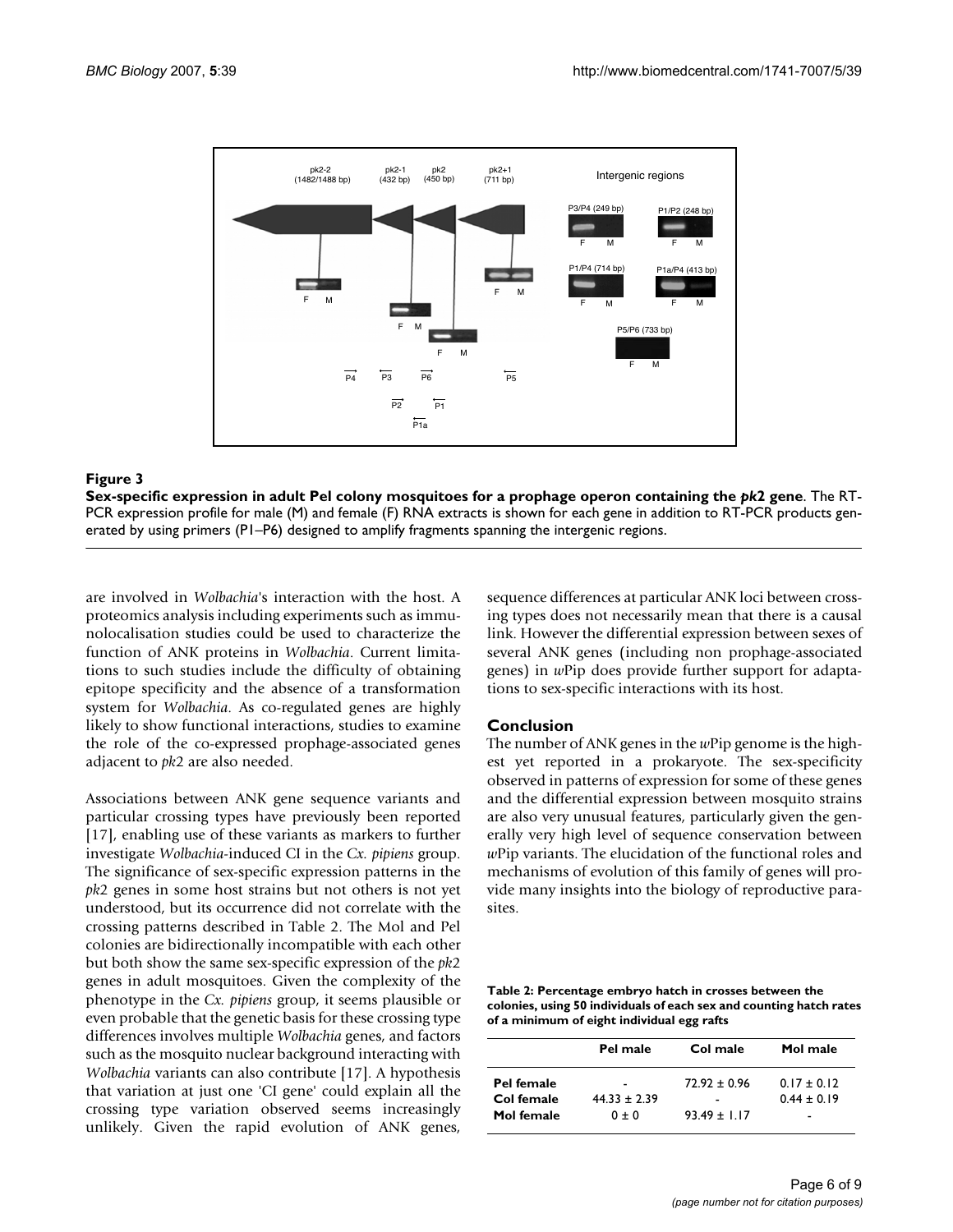# **Methods**

#### *Identification of ANK genes and primer design*

Putative protein-encoding genes were identified in the *w*Pip genome using ORPHEUS [23], followed by manual curation. The translated gene sequences were searched against the Interpro database using Interproscan [24] in order to locate ankyrin repeats and other protein motifs such as signal peptides and transmembrane domains. The protein sequences containing ANK domains were compared to the protein sequences of *Wolbachia* strain *w*Mel using blastp in order to identify possible homologs. Identification of a putative origin of replication and the assignment of ANK gene numbers was based on the location of the *dnaA* gene. Gene specific primers with an annealing temperature ranging between 50–55°C were designed for all unique ANK genes (Additional file 1) using Primer Select 5.06 (DNAstar, Madison, WI, USA) and Primer3 [25]. The unfinished sequence of the *w*Pip genome and the corresponding preliminary annotation of the ANK genes are available from the Wellcome Trust Sanger Institute website, and will be updated as the sequence is completed [26].

## *Mosquito colonies*

Colonies of *w*Pip-infected *Cx. pipiens* mosquitoes were selected for the study. Table 3 lists the colonies used in addition to the location of where the colonies originated. All mosquito colonies were reared using standard rearing procedures at low larval densities in insectary conditions (26°C and 70% relative humidity) with a 12:12 h light/ dark circadian cycle. Mass crossing experiments between *Cx. pipiens* colonies were carried out using 50 virgin individuals of each sex. The  $F_1$  generation progeny from the crosses was analysed by calculating the percentage of hatched embryos from a minimum of eight egg rafts, each containing between 50–110 eggs per raft, as a measure of the CI phenotype. Female spermathacae were examined for the presence of sperm if the hatch rate was low to confirm insemination.

# *PCR*

All ANK gene primers were tested on Pel genomic DNA extracted using a modified version of the Livak buffer method with ethanol precipitation [27]. Genomic DNA was PCR amplified in 2.5 mM  $MgCl<sub>2</sub>$ , 0.25 mM dNTPs,

**Table 3: List of mosquitoes used in the study with the colony/ strain in addition to the origin where the colony/strain was first obtained**

| <b>Mosquito species</b> | Colony/strain | Origin    |
|-------------------------|---------------|-----------|
| Culex quinquefasciatus  | Pel           | Sri Lanka |
| Culex quinquefasciatus  | Col           | Colombia  |
| Culex molestus          | Mol           | China     |

0.5 µM forward and reverse primers, 0.2 units of *Taq* polymerase (Sigma-Aldrich, St Louis, MO, USA), *Taq* polymerase buffer (1×) and filter-sterilised water in a total volume of 20 µL. Standard PCR cycling conditions involved denaturing the samples for 5 min at 94°C, variable annealing temperature and 72°C (1 min each), followed by a 10 min extension at 72°C using an Applied Biosystems GeneAmp PCR system 2700 (Foster City, CA, USA). PCR assays were optimised by testing at numerous annealing temperatures.

## *RNA extraction*

Total RNA was extracted from young (1–2 days post eclosion) adult mosquitoes using Tri Reagent (Sigma-Aldrich) followed by chloroform extraction and isopropanol precipitation. RNA extracts were treated with DNase I (Sigma-Aldrich) to remove any contaminating DNA. As the density of *Wolbachia* is significantly lower in adult male *Culex* mosquitoes compared to females, three adult *Cx. pipiens* male mosquitoes were pooled prior to RNA extraction to increase the amount of *Wolbachia* RNA present for analysis. RNA extraction of testes was carried out by dissection of 20 Pel colony males under a dissecting microscope in 0.1% saline after immobilising adult mosquitoes on ice. Dissected testes were rinsed in PBS and then pooled in 1.5 mL microcentrifuge tubes in RNAlater (Ambion, Austin, TX, USA) to prevent RNA degradation. The quality and yield of total RNA was measured using a Nanodrop ND 100 spectrophotometer.

# *RT-PCR*

Reverse transcription (RT) PCR analysis was performed using the Qiagen Onestep RT-PCR kit (Hilden, Germany). RNase-free water, Onestep RT-PCR buffer (1×), 400 µM dNTPs and Onestep RT-PCR enzyme mix were combined with gene specific primers  $(0.6 \mu M)$  to amplify 2.0  $\mu$ L of template RNA in 50 µL reactions. Reverse transcription was carried out at 50°C for 30 min followed by 95°C for 15 min. Samples were PCR amplified by denaturing for 5 min at 94°C, cycled 35 times at 94°C (1 min) variable annealing temperature (1 min) and 72°C (1 min each), followed by a 10 min extension at 72°C using an Applied Biosystems GeneAmp PCR system 2700. A total of 10 µL of RT-PCR products and a 100 base-pair marker (Sigma-Aldrich) was electrophoresed on 1% agarose gels stained with ethidium bromide and visualized under ultraviolet illumination. To examine for false positives that might result from amplification of DNA, parallel reactions without adding the reverse transcriptase (*Taq* polymerase only, Sigma-Aldrich) to the reaction mixture were included.

## *Quantitative RT-PCR*

Quantification of gene expression was carried out using the Qiagen Onestep SYBR green RT-PCR kit and the Opticon 2 Continuous Fluorescence Detection System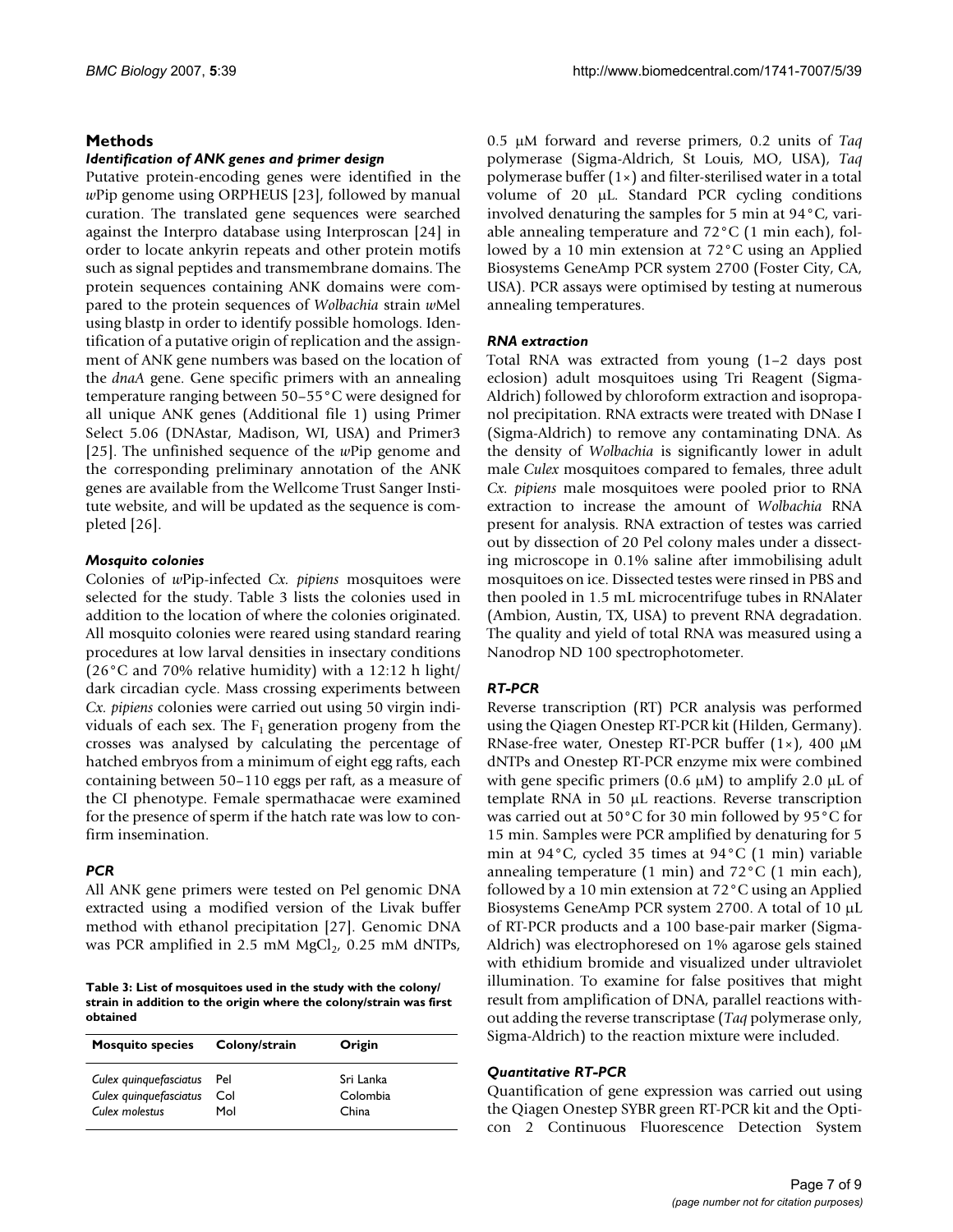(Genetic Research Instrumentation, Braintree, Essex, UK). Primers were designed to amplify ANK gene fragments of less than 250 bp. Standard curves were produced using serial dilution of RNA extracted from adult female mosquitoes and relative male RNA extract expression of ANK genes measured in comparison. Quantitative RT-PCR cycling conditions were 50°C for 30 min followed by 95°C for 15 min. Samples were cycled 40 times at 94°C (15 s),  $55^{\circ}$ C (30 s) and  $72^{\circ}$ C (30 s) followed by a read step. A melting curve was constructed between 50°C and 90°C. Quantitative RT-PCR assays were carried out on six male RNA extracts in two separate assays. Comparing the concentration of cDNA amplified from ankyrin genes to the *wsp* gene was used for normalization of the data, to control for both differences in extraction efficiency and also the higher *Wolbachia* density that occurs in adult female mosquitoes compared to males. The mean relative expression levels of the *wsp* gene in Pel males, used to normalize for differential *Wolbachia* density in individual adult mosquitoes, was found to be  $44.2 \pm 9.6\%$  compared to expression levels in Pel female RNA extracts.

#### **Competing interests**

The author(s) declares that there are no competing interests.

#### **Authors' contributions**

TW designed and conducted expression experiments and analyses, LK contributed to primer design, genome analyses and annotation, MS, MJS, NT and JP carried out genome analyses and assembly, and SPS contributed experimental design, co-ordination and analyses. TW, LK and SPS wrote the paper and all authors read and approved the manuscript.

## **Additional material**

## **Additional file 1**

w*Pip ANK gene primers. ANK gene primers, optimal PCR annealing temperatures and PCR product sizes used for reverse transcription PCR analysis. Identical prophage-associated genes at different locations in the genome are listed together.* Click here for file [\[http://www.biomedcentral.com/content/supplementary/1741-](http://www.biomedcentral.com/content/supplementary/1741-7007-5-39-S1.doc) 7007-5-39-S1.doc]

## **Acknowledgements**

This work was funded by the Wellcome Trust. SPS is a Wellcome Trust Senior Research Fellow in Basic Biomedical Science, TW was also supported by an award from the Sir Halley Stewart Trust, and LK is an EU Marie Curie Fellow.

#### **References**

1. Laven H: **Crossing experiments with** *Culex* **strains.** *Evolution* 1951, **5:**370-375.

- 2. Barr AR: **[Cytoplasmic incompatibility as a means of eradica](http://www.ncbi.nlm.nih.gov/entrez/query.fcgi?cmd=Retrieve&db=PubMed&dopt=Abstract&list_uids=5964219)[tion of Culex pipiens L.](http://www.ncbi.nlm.nih.gov/entrez/query.fcgi?cmd=Retrieve&db=PubMed&dopt=Abstract&list_uids=5964219)** *Proc Pap Annu Conf Calif Mosq Control Assoc* 1966, **34:**32-35.
- 3. McGraw EA, O'Neill SL: **[Wolbachia pipientis: intracellular](http://www.ncbi.nlm.nih.gov/entrez/query.fcgi?cmd=Retrieve&db=PubMed&dopt=Abstract&list_uids=15036143) [infection and pathogenesis in Drosophila.](http://www.ncbi.nlm.nih.gov/entrez/query.fcgi?cmd=Retrieve&db=PubMed&dopt=Abstract&list_uids=15036143)** *Curr Opin Microbiol* 2004, **7:**67-70.
- 4. Turelli M, Hoffmann AA: **[Rapid spread of an inherited incompat](http://www.ncbi.nlm.nih.gov/entrez/query.fcgi?cmd=Retrieve&db=PubMed&dopt=Abstract&list_uids=1896086)[ibility factor in California Drosophila.](http://www.ncbi.nlm.nih.gov/entrez/query.fcgi?cmd=Retrieve&db=PubMed&dopt=Abstract&list_uids=1896086)** *Nature* 1991, **353:**440-442.
- 5. Sinkins SP, O'Neill SL: *Wolbachia* **as a vehicle to modify insect populations.** In *Insect Transgenesis: Methods and Applications* Edited by: Handler AM, James AA. Boca Raton: CRC Press; 2000:271-288.
- 6. Dobson SL: **[Reversing Wolbachia-based population replace](http://www.ncbi.nlm.nih.gov/entrez/query.fcgi?cmd=Retrieve&db=PubMed&dopt=Abstract&list_uids=12643996)[ment.](http://www.ncbi.nlm.nih.gov/entrez/query.fcgi?cmd=Retrieve&db=PubMed&dopt=Abstract&list_uids=12643996)** *Trends Parasitol* 2003, **19:**128-133.
- 7. Wu M, Sun LV, Vamathevan J, Riegler M, Deboy R, Brownlie JC, McGraw EA, Martin W, Esser C, Ahmadinejad N, Wiegand C, Madupu R, Beanan MJ, Brinkac LM, Daugherty SC, Durkin AS, Kolonay JF, Nelson WC, Mohamoud Y, Lee P, Berry K, Young MB, Utterback T, Weidman J, Nierman WC, Paulsen IT, Nelson KE, Tettelin H, O'Neill SL, Eisen JA: **[Phylogenomics of the Reproductive Para](http://www.ncbi.nlm.nih.gov/entrez/query.fcgi?cmd=Retrieve&db=PubMed&dopt=Abstract&list_uids=15024419)[site Wolbachia pipientis wMel: A Streamlined Genome](http://www.ncbi.nlm.nih.gov/entrez/query.fcgi?cmd=Retrieve&db=PubMed&dopt=Abstract&list_uids=15024419) [Overrun by Mobile Genetic Elements.](http://www.ncbi.nlm.nih.gov/entrez/query.fcgi?cmd=Retrieve&db=PubMed&dopt=Abstract&list_uids=15024419)** *PLoS Biol* 2004, **2:**E69.
- 8. Mosavi LK, Cammett TJ, Desrosiers DC, Peng ZY: **[The ankyrin](http://www.ncbi.nlm.nih.gov/entrez/query.fcgi?cmd=Retrieve&db=PubMed&dopt=Abstract&list_uids=15152081) [repeat as molecular architecture for protein recognition.](http://www.ncbi.nlm.nih.gov/entrez/query.fcgi?cmd=Retrieve&db=PubMed&dopt=Abstract&list_uids=15152081)** *Protein Sci* 2004, **13:**1435-1448.
- 9. Sedgwick SG, Smerdon SJ: **[The ankyrin repeat: a diversity of](http://www.ncbi.nlm.nih.gov/entrez/query.fcgi?cmd=Retrieve&db=PubMed&dopt=Abstract&list_uids=10431175) [interactions on a common structural framework.](http://www.ncbi.nlm.nih.gov/entrez/query.fcgi?cmd=Retrieve&db=PubMed&dopt=Abstract&list_uids=10431175)** *Trends Biochem Sci* 1999, **24:**311-316.
- 10. Caturegli P, Asanovich KM, Walls II, Bakken JS, Madigan JE, Popov VL, Dumler JS: **[ankA: an Ehrlichia phagocytophila group gene](http://www.ncbi.nlm.nih.gov/entrez/query.fcgi?cmd=Retrieve&db=PubMed&dopt=Abstract&list_uids=10948155) [encoding a cytoplasmic protein antigen with ankyrin](http://www.ncbi.nlm.nih.gov/entrez/query.fcgi?cmd=Retrieve&db=PubMed&dopt=Abstract&list_uids=10948155) [repeats.](http://www.ncbi.nlm.nih.gov/entrez/query.fcgi?cmd=Retrieve&db=PubMed&dopt=Abstract&list_uids=10948155)** *Infect Immun* 2000, **68:**5277-5283.
- 11. Tram U, Ferree PM, Sullivan W: **[Identification of Wolbachia –](http://www.ncbi.nlm.nih.gov/entrez/query.fcgi?cmd=Retrieve&db=PubMed&dopt=Abstract&list_uids=12941392) [host interacting factors through cytological analysis.](http://www.ncbi.nlm.nih.gov/entrez/query.fcgi?cmd=Retrieve&db=PubMed&dopt=Abstract&list_uids=12941392)** *Microbes Infect* 2003, **5:**999-1011.
- 12. Tram U, Sullivan W: **[Role of delayed nuclear envelope break](http://www.ncbi.nlm.nih.gov/entrez/query.fcgi?cmd=Retrieve&db=PubMed&dopt=Abstract&list_uids=12004132)[down and mitosis in Wolbachia-induced cytoplasmic incom](http://www.ncbi.nlm.nih.gov/entrez/query.fcgi?cmd=Retrieve&db=PubMed&dopt=Abstract&list_uids=12004132)[patibility.](http://www.ncbi.nlm.nih.gov/entrez/query.fcgi?cmd=Retrieve&db=PubMed&dopt=Abstract&list_uids=12004132)** *Science* 2002, **296:**1124-1126.
- 13. Subbarao SK: **Cytoplasmic incompatiblity in mosquitoes.** In *Recent Developments in the Genetics of Insect Disease Vectors* Edited by: Steiner WWM, Tabachnick WJ, Rai KS, Narang S. Champaign: Stipes; 1982:313-342.
- 14. Magnin M, Pasteur N, Raymond M: **[Multiple incompatibilities](http://www.ncbi.nlm.nih.gov/entrez/query.fcgi?cmd=Retrieve&db=PubMed&dopt=Abstract&list_uids=3506532) [within populations of Culex pipiens L. in southern France.](http://www.ncbi.nlm.nih.gov/entrez/query.fcgi?cmd=Retrieve&db=PubMed&dopt=Abstract&list_uids=3506532)** *Genetica* 1987, **74:**125-130.
- 15. Guillemaud T, Pasteur N, Rousset F: **Contrasting levels of variability between cytoplasmic genomes and incompatibility types in the mosquito Culex pipiens.** *Proc R Soc Lond B Biol Sci* 1997, **264:**245-251.
- 16. Stouthamer R, Breeuwert JA, Luck RF, Werren JH: **[Molecular iden](http://www.ncbi.nlm.nih.gov/entrez/query.fcgi?cmd=Retrieve&db=PubMed&dopt=Abstract&list_uids=7538198)[tification of microorganisms associated with parthenogene](http://www.ncbi.nlm.nih.gov/entrez/query.fcgi?cmd=Retrieve&db=PubMed&dopt=Abstract&list_uids=7538198)[sis.](http://www.ncbi.nlm.nih.gov/entrez/query.fcgi?cmd=Retrieve&db=PubMed&dopt=Abstract&list_uids=7538198)** *Nature* 1993, **361:**66-68.
- 17. Sinkins SP, Walker T, Lynd AR, Steven AR, Makepeace BL, Godfray HC, Parkhill J: **[Wolbachia variability and host effects on cross](http://www.ncbi.nlm.nih.gov/entrez/query.fcgi?cmd=Retrieve&db=PubMed&dopt=Abstract&list_uids=16015330)[ing type in Culex mosquitoes.](http://www.ncbi.nlm.nih.gov/entrez/query.fcgi?cmd=Retrieve&db=PubMed&dopt=Abstract&list_uids=16015330)** *Nature* 2005, **436:**257-260.
- 18. Mercot H, Charlat S: **[Wolbachia infections in Drosophila mela](http://www.ncbi.nlm.nih.gov/entrez/query.fcgi?cmd=Retrieve&db=PubMed&dopt=Abstract&list_uids=15088646)[nogaster and D. simulans: polymorphism and levels of cyto](http://www.ncbi.nlm.nih.gov/entrez/query.fcgi?cmd=Retrieve&db=PubMed&dopt=Abstract&list_uids=15088646)[plasmic incompatibility.](http://www.ncbi.nlm.nih.gov/entrez/query.fcgi?cmd=Retrieve&db=PubMed&dopt=Abstract&list_uids=15088646)** *Genetica* 2004, **120:**51-59.
- 19. Iturbe-Ormaetxe I, Burke GR, Riegler M, O'Neill SL: **[Distribution,](http://www.ncbi.nlm.nih.gov/entrez/query.fcgi?cmd=Retrieve&db=PubMed&dopt=Abstract&list_uids=16030207) [Expression, and Motif Variability of Ankyrin Domain Genes](http://www.ncbi.nlm.nih.gov/entrez/query.fcgi?cmd=Retrieve&db=PubMed&dopt=Abstract&list_uids=16030207) [in Wolbachia pipientis.](http://www.ncbi.nlm.nih.gov/entrez/query.fcgi?cmd=Retrieve&db=PubMed&dopt=Abstract&list_uids=16030207)** *J Bacteriol* 2005, **187:**5136-5145.
- 20. Fenn K, Blaxter M: **[Wolbachia genomes: revealing the biology](http://www.ncbi.nlm.nih.gov/entrez/query.fcgi?cmd=Retrieve&db=PubMed&dopt=Abstract&list_uids=16406333) [of parasitism and mutualism.](http://www.ncbi.nlm.nih.gov/entrez/query.fcgi?cmd=Retrieve&db=PubMed&dopt=Abstract&list_uids=16406333)** *Trends Parasitol* 2006, **22:**60-65.
- 21. Foster J, Ganatra M, Kamal I, Ware J, Makarova K, Ivanova N, Bhattacharyya A, Kapatral V, Kumar S, Posfai J, Vincze T, Ingram J, Moran L, Lapidus A, Omelchenko M, Kyrpides N, Ghedin E, Wang S, Goltsman E, Joukov V, Ostrovskaya O, Tsukerman K, Mazur M, Comb D, Koonin E, Slatko B: **[The Wolbachia Genome of Brugia malayi:](http://www.ncbi.nlm.nih.gov/entrez/query.fcgi?cmd=Retrieve&db=PubMed&dopt=Abstract&list_uids=15780005) [Endosymbiont Evolution within a Human Pathogenic Nem](http://www.ncbi.nlm.nih.gov/entrez/query.fcgi?cmd=Retrieve&db=PubMed&dopt=Abstract&list_uids=15780005)[atode.](http://www.ncbi.nlm.nih.gov/entrez/query.fcgi?cmd=Retrieve&db=PubMed&dopt=Abstract&list_uids=15780005)** *PLoS Biol* 2005, **3:**e121.
- 22. Sanogo YO, Dobson SL: **[WO bacteriophage transcription in](http://www.ncbi.nlm.nih.gov/entrez/query.fcgi?cmd=Retrieve&db=PubMed&dopt=Abstract&list_uids=16360953) [Wolbachia-infected Culex pipiens.](http://www.ncbi.nlm.nih.gov/entrez/query.fcgi?cmd=Retrieve&db=PubMed&dopt=Abstract&list_uids=16360953)** *Insect Biochem Mol Biol* 2006, **36:**80-85.
- 23. Frishman D, Mironov A, Mewes HW, Gelfand M: **[Combining](http://www.ncbi.nlm.nih.gov/entrez/query.fcgi?cmd=Retrieve&db=PubMed&dopt=Abstract&list_uids=9611239) [diverse evidence for gene recognition in completely](http://www.ncbi.nlm.nih.gov/entrez/query.fcgi?cmd=Retrieve&db=PubMed&dopt=Abstract&list_uids=9611239)**